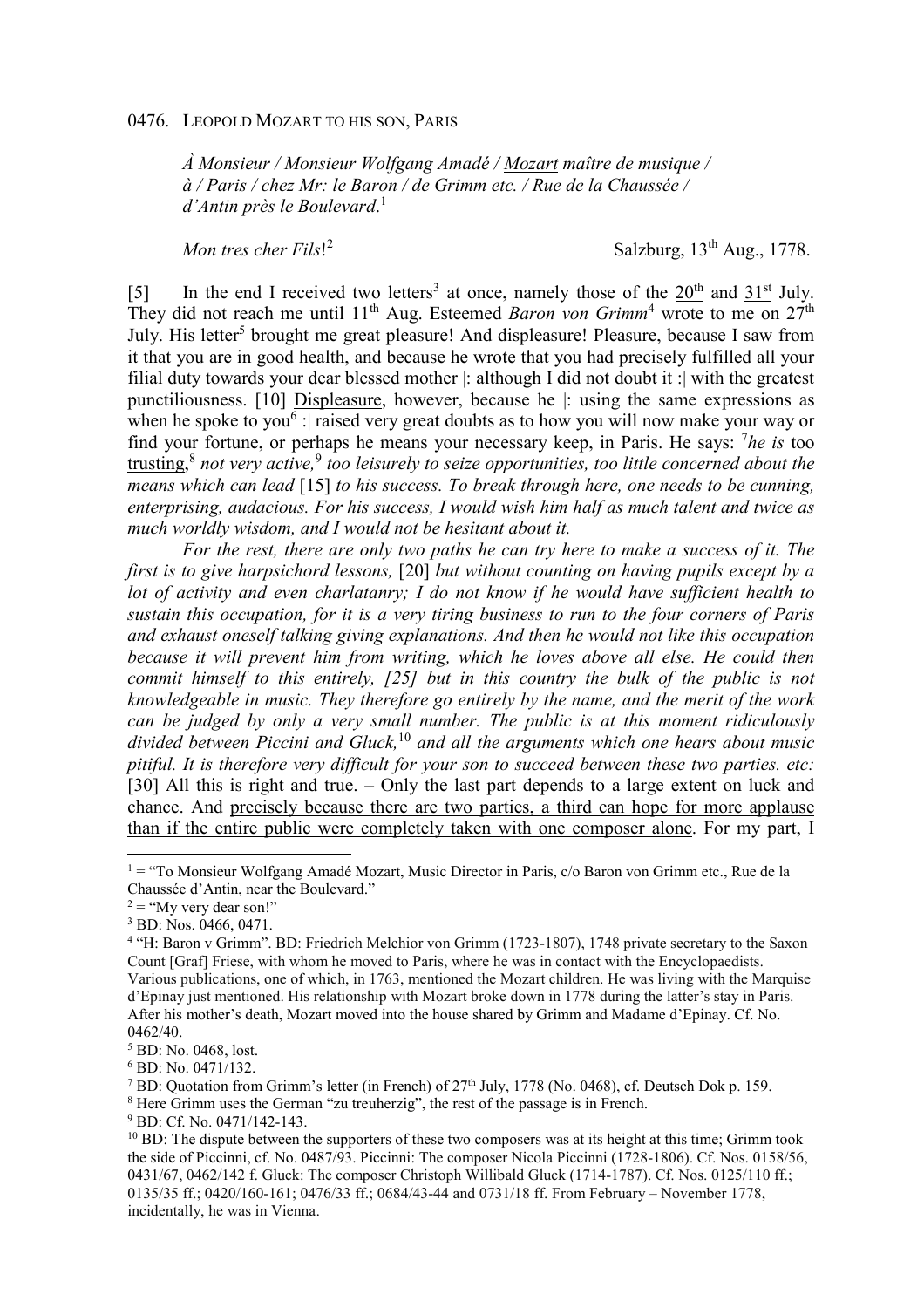consider getting an opera the most difficult thing, and that calls for walking, pushing, using everything, [35] seeking friends etc., and in fact it is surely high time for this now – for *Piccini* and *Gluck* will do everything to prevent it,  $\frac{1}{1}$  and its seems almost impossible to me that you should get one. Only *Noverre*<sup>12</sup> would perhaps have forced it through. Under these circumstances, and since I could almost perceive that you are earning nothing now, which will in fact be generally true,  $[40]$  since your young lady pupils are in the country, <sup>13</sup> hear what he wrote to me: *You see, my dear director, that in a country where so many mediocre and even detestable musicians have had immense success I am much afraid that Msr., your son, will not come through on his own.* Under these circumstances, as I say, a further heavy load is inevitably laid on my heart, and since he added: <sup>14</sup>*I have given you* [45] *this account not to afflict you, but in order to take the best line possible together. It is unfortunate that the death of the Elector of Bavaria*<sup>15</sup> *has prevented Msr., your son, from receiving a*  provided that they would happily have him position in *Mannheim*: – I accordingly wrote<sup>16</sup> to him that they would happily have him here again, that the Elector<sup>17</sup> will go to Munich and leave Manheim, that here you would be nearer for purposes of currying favour with the Elector etc., [50] which he will probably have said to you, but all of this, needless to say, only under acceptable conditions and because |: if it is not advantageous :| one can leave Salzb. again without prejudicing oneself as a result. People around me are always talking about this, and I give no reply; if the Countess<sup>18</sup> wanted me to get the post, she would already have spoken about it herself, but so far not a word, [55] – always just questions – how things are with you – whether I have received letters from you? – my reply – always – well – excellently. Now old *Lolli*<sup>19</sup> is dead, we buried him on 11<sup>th</sup> Aug. and vesterday we held the church service for him in St. Sebastian's. Now, of the 4 music directors in the court almanac,  $20$  I alone remain. Now they will instigate some activity again. [60] I will write to *Padre Martini*<sup>21</sup> tomorrow.<sup>22</sup> To what extent you will be able to rely on your friends – and what they are in a position to do, time will tell.

Experience |: which you will only gain the painful way :| has convinced me that there is no true friend – speaking of the highest degree – except a father; [65] and not even children are such, to the same degree, towards their parents. Reflect – consider thoughts and

 $\overline{a}$  $11$  BD: Leopold overestimates the role played by his son in the Paris music world.

<sup>12</sup> BD: Jean Georges Noverre (1727-1810), internationally active (Stuttgart, Milan), ballet master in Vienna 1755-1774. The Mozarts met him in Vienna in 1773. He became composer and master of ballet at the *Académie royale de Musique* and director of festivities ["*Directeur des Fêtes de Trianon*"] in Paris in 1776. His memoirs mention Mozart aged 12; they certainly met in 1778 in Paris, where Mozart wrote part of the music for *Les petits riens* KV Anh. 10 (299b). Cf. Nos. 0293/51; 0430/182.

<sup>&</sup>lt;sup>13</sup> BD: Cf. No. 0471/145-146. These two pupils of Wolfgang's are not in Paris at the moment. <sup>14</sup> In French*.*

<sup>&</sup>lt;sup>15</sup> BD: Elector [Kurfürst] Maximilian III Joseph of Bavaria (1727-1777) was also an outstanding viola da gamba player as well as a composer. Cf. No. 0337/90. Died December, 1777, triggering the War of the Bavarian Succession involving Bavaria, Austria and Prussia.

<sup>16</sup> BD: No. 0475a, lost.

<sup>&</sup>lt;sup>17</sup> "Churf.". BD: Karl Theodor (1724-1799). Studied in Leyden and Leuven. From 1742 Elector [Kurfürst] of the Palatinate, where he encouraged the arts in Mannheim, and from 30<sup>th</sup> December, 1777, Elector of Bavaria. Cf. No. 0363/30.

<sup>&</sup>lt;sup>18</sup> "Gräfin". BD: Maria Franziska von Wallis, née Colloredo (1746-1795), sister of the Archbishop of Salzburg. Cf. No. 0457/67.

 $19$  BD: Giuseppe Francesco Lolli (1701-1778), from Bologna, initially employed as a tenor, mentioned as such in the *Salzburger Hofkalender* of 1741. 1752-1763 deputy music director in Salzburg; from 1763 music director. Composed some oratorios, masses and vesper psalms as well as music for a stage play.

<sup>&</sup>lt;sup>20</sup> "Calender". BD: Giuseppe Francesco Lolli (1701-1778); Giacomo (Jakob) Rust, (1741 1786); Domenico Fischietti (1725? - 1810?); Leopold Mozart.

<sup>21</sup> BD: Giovanni Battista Martini (1706-1784), specialist in the theory and history of music. Taught Mozart during his stay in Bologna in preparation for admission to the *Accademia filarmonica*. Cf. No. 0171/20. <sup>22</sup> BD: Leopold did not write until  $21<sup>st</sup>$  August, 1778. (No. 0477)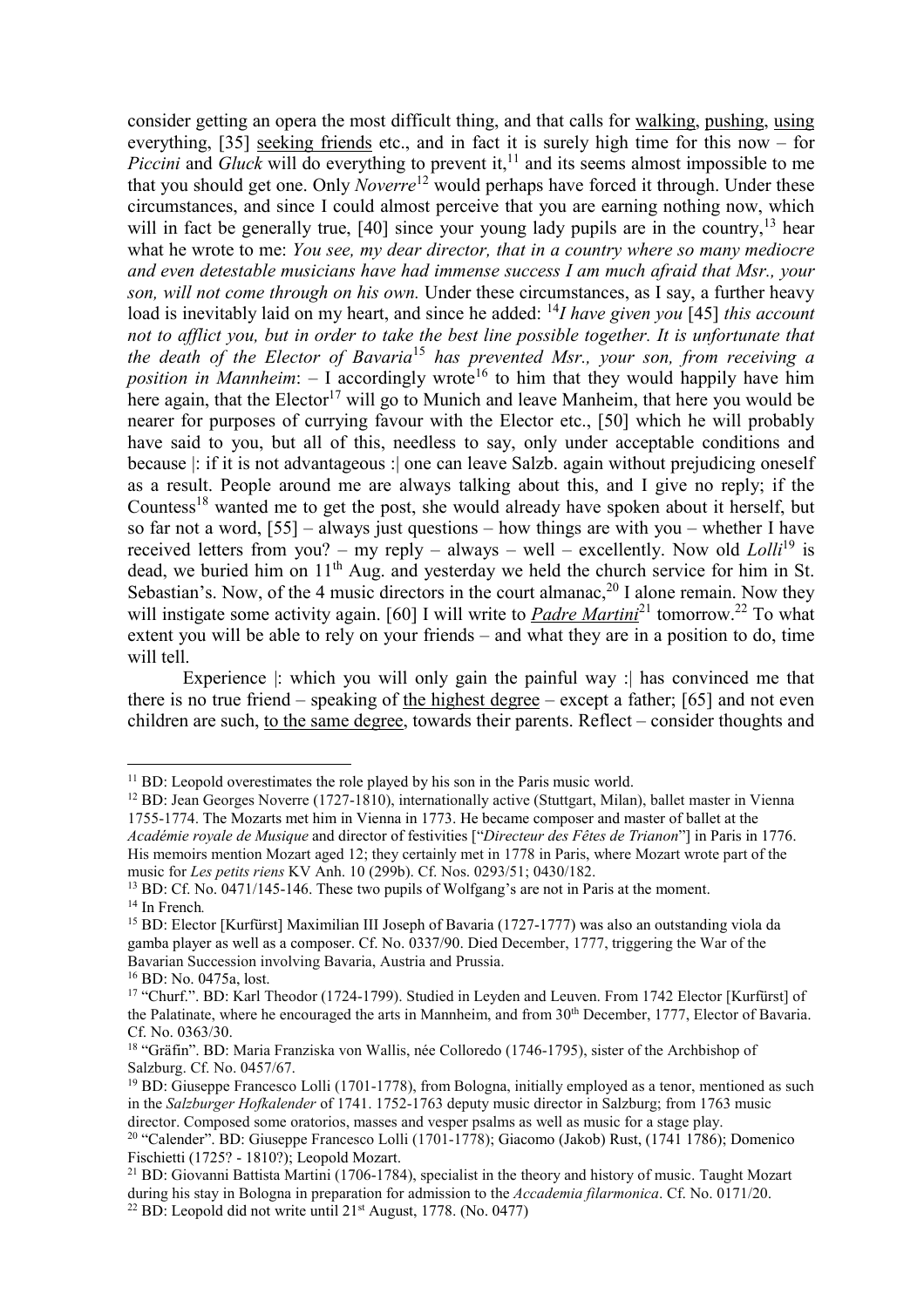facts – you will find enough examples in the world which will convince you of the truth of my statement. This is also why God gave children the commandment to honour their parents and even found it necessary to add a punishment, [70] while he did not find it necessary to lay down a commandment for the parents. Missliwece $k^{23}$  has cost me so much in postal charges, and all his letters said the *scrittura*<sup>24</sup> from Naples for you was arranged, undoubted, decided, certain. After I had helped him to get his  $37$  ducats,<sup>25</sup> he left Munich even before Easter – and now not a word more. I hope that it has worked out that you have now sold something for engraving<sup>26</sup> for 15 *louis d'or*.<sup>27</sup> [75] If you do not have your pupils at the moment,<sup>28</sup> compose something again; even if you have to give it away for a little less now, it will surely, for God's sake, make you known. Simply short – easy – popular. Speak to a *graveur*<sup>29</sup> about what he would most like to have, – perhaps easy *quatro à 2 violini, viola e basso*. <sup>30</sup> [80] Do you perhaps think you are demeaning yourself with such things? – not at all! Has Bach<sup>31</sup> in London, then, ever published anything other than such trifles? The small is great if it is of course – written flowingly and easily and properly harmonised. Doing it this way is more difficult than all the most incomprehensible skilful harmonic progressions and almost unperformable melodies. [85] Has Bach demeaned himself in the process?  $-$  – not at all! Good harmonisation and order, *il filo*,<sup>32</sup> – this distinguishes the master from the bungler, even in trifles. If I were in your position, I would start work on something of the kind and then do everything possible to get an *opera*. Now you must make efforts to sell something to one or other of the *graveurs*. [90] Surely you must be in need of money to live on? And how else can you make money when your pupils are in the country? One has to do something! I have never written anything to you about the circumstances of *Md:me d'Epinay*. <sup>33</sup> – But now that you are in her house and probably taking your meals with her, it is time for me to make you better acquainted with her. [95] Her circumstances are not as good as they may appear to you; even when we were in *Paris* together back in those days she had to live from the little that her husband<sup>34</sup> : who is a *Parisian* debauchee : was obliged to give her. I therefore cannot ask you to become a burden to her with your food and drink and I am sure that her Herr von Grimm [100] probably pays for that. But I can easily imagine that the latter, too, may not be in such splendid circumstances because such a small court as Saxony-Gotha<sup>35</sup> cannot pay very much, and I deduce much from the following words that he wrote to me: – – *I would wish that my position might permit me to help him efficaciously; if I had two or three thousand livres to give him every year, I simply would not speak about it and would save you all the worries: but you saw me in a much* 

<sup>&</sup>lt;sup>23</sup> BD: Joseph Mysliveček (1737-1781), composer. He met the Mozarts in 1770 in Bologna, where he was working on an opera (cf. Nos. 0171/39; 0172/ 10, 14) and in Milan in 1770 and 1773 (cf. Nos. 0257/12; 0277/28; 0279/22; 0281/35-36). Mozart visited him in hospital in Munich in 1777 on his way to Paris, cf. No. 0347/2.

 $24$  = Commission to write an opera. BD: Mysliveček first raised this prospect in October, 1777. Cf. No. 0347/37 ff.

<sup>&</sup>lt;sup>25</sup> BD: Mysliveček had repeatedly requested Leopold's help regarding payment for compositions for Salzburg. Cf. Nos. 0446/59 ff.; 0410/56-57; 0403/19 ff. The 37 ducats are worth about 166,5 florins.

<sup>26</sup> BD: Cf. lines 1 to 9-131; No. 0466/163 ff.

 $^{27}$  BD: = 165 florins.

<sup>28</sup> BD: Cf. lines 39-40; No. 0471/145-147.

 $29$  = "Engraver".

 $30 =$  "Quartets for two violins, viola and bass".

<sup>&</sup>lt;sup>31</sup> Johann Christian Bach.

 $32$  = "the thread".

<sup>33</sup> BD: Louise-Florence-Pétronille Tardieu d'Esclavelles, Marquise d'Epinay (1726-1783), divorced since 1749. Hostess to such figures as J.J. Rousseau, Grimm, Diderot. Visited Voltaire. Author and collaborator in Grimm's *Correspondance littéraire*. Wolfgang had been staying in the house she shared with Grimm since his mother's death.

<sup>&</sup>lt;sup>34</sup> BD: Her husband was the eldest son of the tax farmer de la Live de Bellegarde.

<sup>35</sup> BD: Grimm was ambassador in Paris for Saxony-Gotha 1775-1792.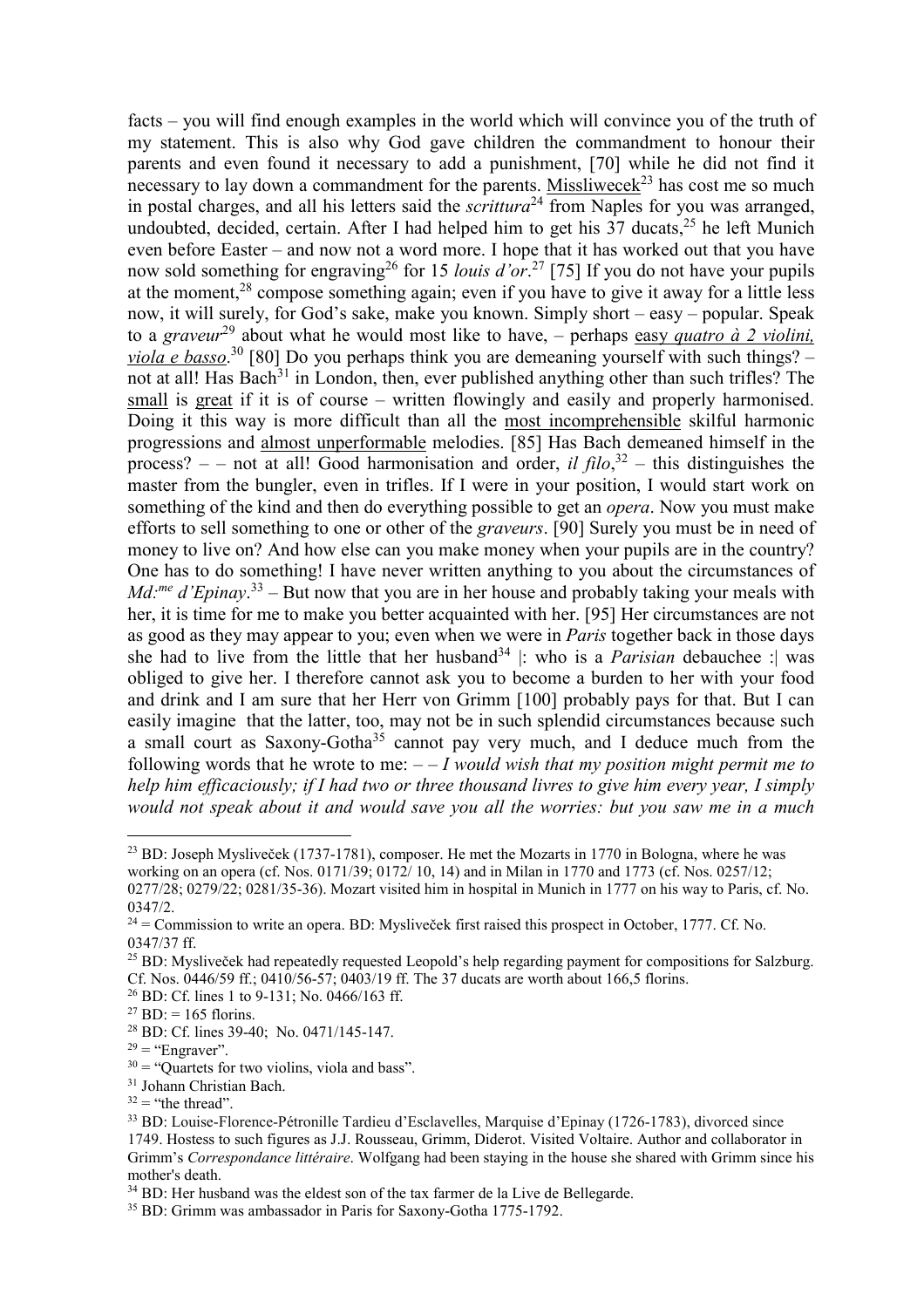*more obscure state during your stay in Paris and nevertheless I was richer then than I am today, now that my position has forced on me endless expenses which I did not have then.*  In the thirty years that I have been in France, I have never been [110] in such an *embarrassing situation as this year, during which I have been forced to fulfil my ministerial office on a very modest income after having travelled from Paris to St. Petersburg via Naples and from St. Petersburg to Paris via Stockholm, which swallowed an unbelievable amount of my money*. He will of course conceal his circumstances behind a good external appearance, [115] but you must beg him in your own name and in mine that it would be most gracious of him that, if you might have permission to dine there, you should bear the costs, since it is something quite different to be invited to dine a few times, and something quite different again to be dining permanently in the same place: the latter would be an indiscretion. – [120] You will have to pay everywhere, but it is indeed always more sensible, more advantageous and more honourable to be allowed to remain at *Baron von Grimm*'s. Otherwise this is more than could be asked, it would be abusing the kindness of a friend who instead of a comfortable fortune now has debts to pay. I would furthermore like to – and must – know if you owe him anything?<sup>36</sup> – – whether he has perhaps lent you some cash? [125] and I would like to know most precisely how much it is. It seems to me I have detected something of the kind from his letter. – I have already declared to him that I will stand surety for everything. I have asked him to keep you under his attentive supervision if it is at all possible. If you owe them anything, see to it that you can pay him at least some of it, do not leave it as empty words about wanting to hand over your sonatas for 15 *louis d'or*, [130] hand them over and make sure they are engraved soon. Now, hopefully, being on your own, you will surely be able to live without incurring debts. Write to me without delay saying whether – and what if anything you owe *Baron von Grimm*, he has shown us so much kindness, we must not be ungrateful. [135] If he has given you something, he will need it again for his expenses. I furthermore know that *Md:me d'Epinay* was a weak woman even then and will still be ailing, I have sympathy with her. The only other thing that Herr von Grimm writes to me about is his concern and wish to see you happy. He appreciates that you have already been in Paris for 4 months and more.  $37$ *And he is* |: he says : [140] *hardly farther than on the first day, although he has got through close to a thousand livres.*<sup>38</sup> So, then, you must indeed have earned this money – or do you owe it?  $-$  He wishes that I could be with you, indeed, with that the matter would of course take a completely different direction. He says: *One misfortune to be added to all the others is that I am so burdened with duties that I can only do half of them,* [145] *consequently no means are left to me to concern myself with Msr., your son, or to look for resources for him*. – yes, and for this you have little or no inclination. On top of all this, you always have your eye on the most distant things at the lowest point of perspective, and as a result you neglect the present and therefore also the means necessary for reaching what [150] you have fixed your mind on. Now you are in Paris, so you must draw on all means to make, at the very least, enough to keep you and, if possible, some reserve of money and in the meantime to wait for the other things about which one only speculates if one has to write something about them or answer questions. I will soon answer both your letters properly and in great detail, [155] and tell you those things that you do not yet want to tell me<sup>39</sup> and which I could have told you a long time ago. You will see that, while I feel sorry for you, I will, as far as agrees with sound reasoning, not be against you in these things but will, if possible, help you

<sup>36</sup> BD: Wolfgang had to return money later, cf. No. 0487/78-79.

<sup>37</sup> *Et il est* [...] [140] *presqu'aussi peu avancé que le premier jour ayant pourtant mangé près de mille livres*. <sup>38</sup> BD: About 330 florins.

<sup>&</sup>lt;sup>39</sup> BD: Leopold seems to have guessed what Wolfgang is about to reveal: cf. Nos. 0458/80 ff.; 0471/117 ff.; 0475/45 ff.